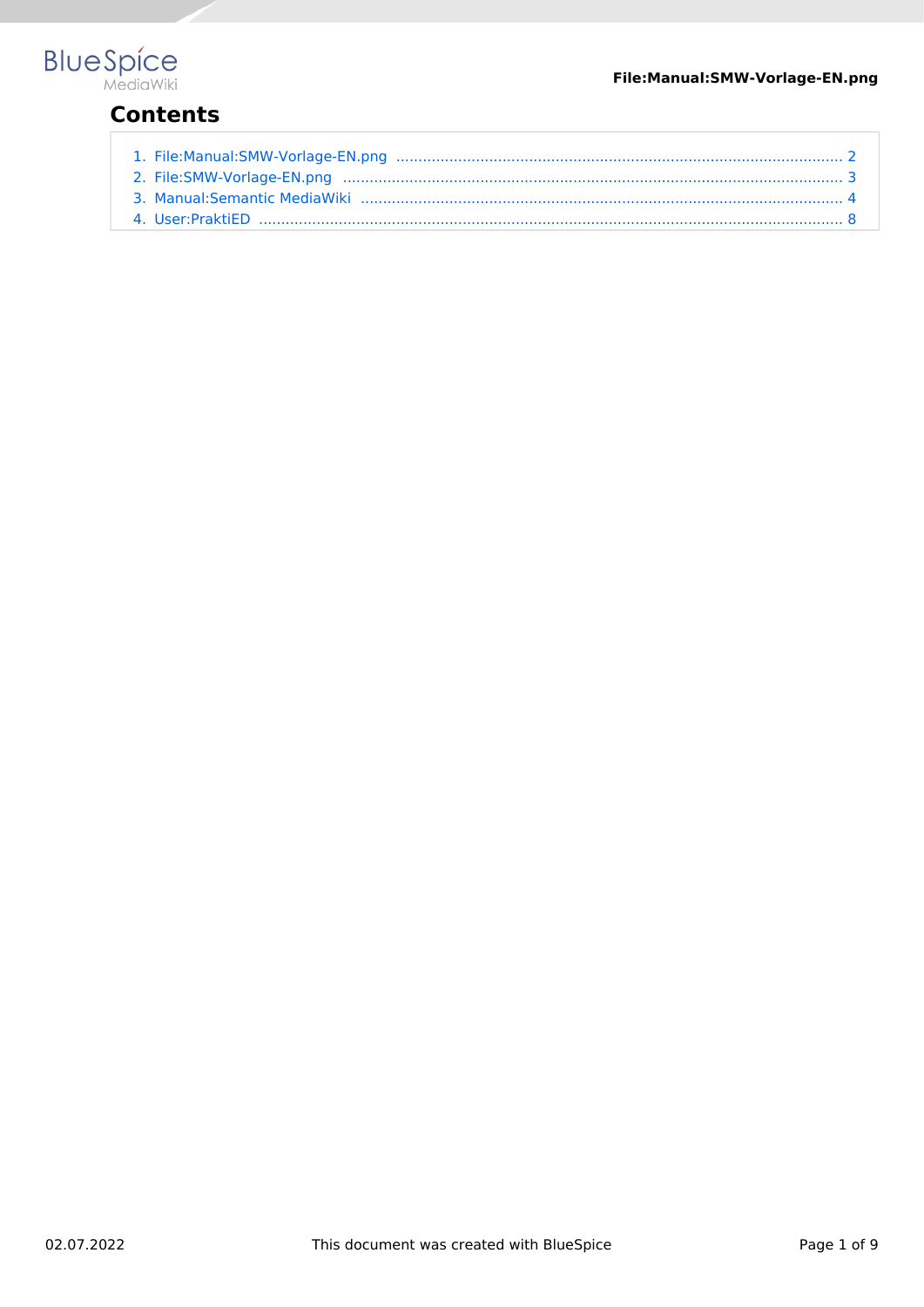<span id="page-1-0"></span>

# **File:Manual:SMW-Vorlage-EN.png**

[File](#page-2-1) [File history](#page-2-2) [File usage](#page-2-3) [Metadata](#page-2-4)

Template



| Location             | Regensburg |
|----------------------|------------|
| Contact              | Jane Doe   |
| <b>First contact</b> | 2020/12/21 |

Hallo Welt! was founded to make the technology and concept

Since 2007 Hallo Welt! builds collaborative platforms of knowl online documentation and quality management.

#### No higher resolution available.

[Manual:SMW-Vorlage-EN.png](#page-1-0) (426 × 314 pixels, file size: 18 KB, MIME type: image/png)

## File history

Click on a date/time to view the file as it appeared at that time.

| Date/Time                         |                                                                                                         | <b>Thumbnail</b>                                                                                                                                                            | <b>Dimensions</b> | User                                              | Comment |
|-----------------------------------|---------------------------------------------------------------------------------------------------------|-----------------------------------------------------------------------------------------------------------------------------------------------------------------------------|-------------------|---------------------------------------------------|---------|
| current   13:01, 20 December 2021 | Template<br>Location<br>Contact<br><b>First contact</b><br>online documentation and quality management. | Regensburg<br><b>Jane Doe</b><br>2020/12/21<br>Hallo Welt! was founded to make the technology and concept<br>Since 2007 Hallo Welt! builds collaborative platforms of knowl |                   | $426 \times 314$ (18 KB) aktiED (talk   contribs) |         |

You cannot overwrite this file.

#### File usage

The following file is a duplicate of this file ([more details](https://en.wiki.bluespice.com/wiki/Special:FileDuplicateSearch/Manual:SMW-Vorlage-EN.png)): [File:SMW-Vorlage-EN.png](#page-2-0) The following page uses this file: [Manual:Semantic MediaWiki](#page-3-0)

## Metadata

This file contains additional information, probably added from the digital camera or scanner used to create or digitize it.

If the file has been modified from its original state, some details may not fully reflect the modified file.

**Horizontal resolution** 37.8 dpc **Vertical resolution** 37.8 dpc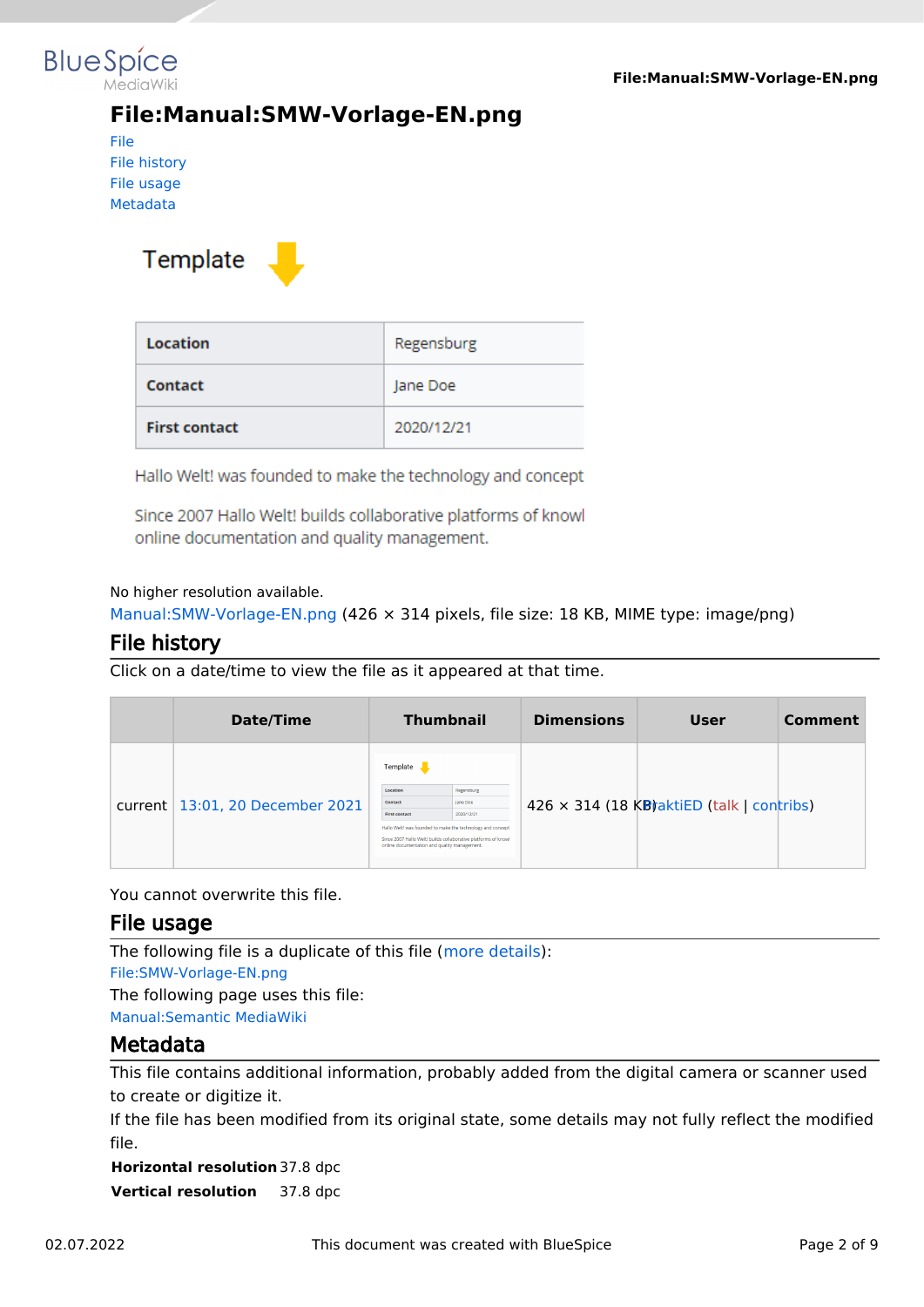<span id="page-2-0"></span>

**Software used •** Greenshot

## **File:SMW-Vorlage-EN.png**

[File](#page-2-1) [File history](#page-2-2) [File usage](#page-2-3) [Metadata](#page-2-4)

<span id="page-2-1"></span>

| Location             | Regensburg |
|----------------------|------------|
| Contact              | Jane Doe   |
| <b>First contact</b> | 2020/12/21 |

Hallo Welt! was founded to make the technology and concept

Since 2007 Hallo Welt! builds collaborative platforms of knowl online documentation and quality management.

#### No higher resolution available.

[SMW-Vorlage-EN.png](#page-2-0) (426 × 314 pixels, file size: 18 KB, MIME type: image/png)

## <span id="page-2-2"></span>File history

Click on a date/time to view the file as it appeared at that time.

| Date/Time                          |                                                                                                         | <b>Thumbnail</b>                                                                                                                                                     | <b>Dimensions</b> | <b>User</b>                                       | Comment |
|------------------------------------|---------------------------------------------------------------------------------------------------------|----------------------------------------------------------------------------------------------------------------------------------------------------------------------|-------------------|---------------------------------------------------|---------|
| current $11:40$ , 20 December 2021 | Template<br>Location<br>Contact<br><b>First contact</b><br>online documentation and quality management. | Regensburg<br>lane Doe<br>2020/12/21<br>Hallo Welt! was founded to make the technology and concept<br>Since 2007 Hallo Welt! builds collaborative platforms of knowl |                   | $426 \times 314$ (18 KB) aktiED (talk   contribs) |         |

You cannot overwrite this file.

## <span id="page-2-3"></span>File usage

The following file is a duplicate of this file ([more details](https://en.wiki.bluespice.com/wiki/Special:FileDuplicateSearch/SMW-Vorlage-EN.png)): [File:Manual:SMW-Vorlage-EN.png](#page-1-0) There are no pages that use this file.

## <span id="page-2-4"></span>Metadata

This file contains additional information, probably added from the digital camera or scanner used to create or digitize it.

If the file has been modified from its original state, some details may not fully reflect the modified file.

**Horizontal resolution** 37.8 dpc **Vertical resolution** 37.8 dpc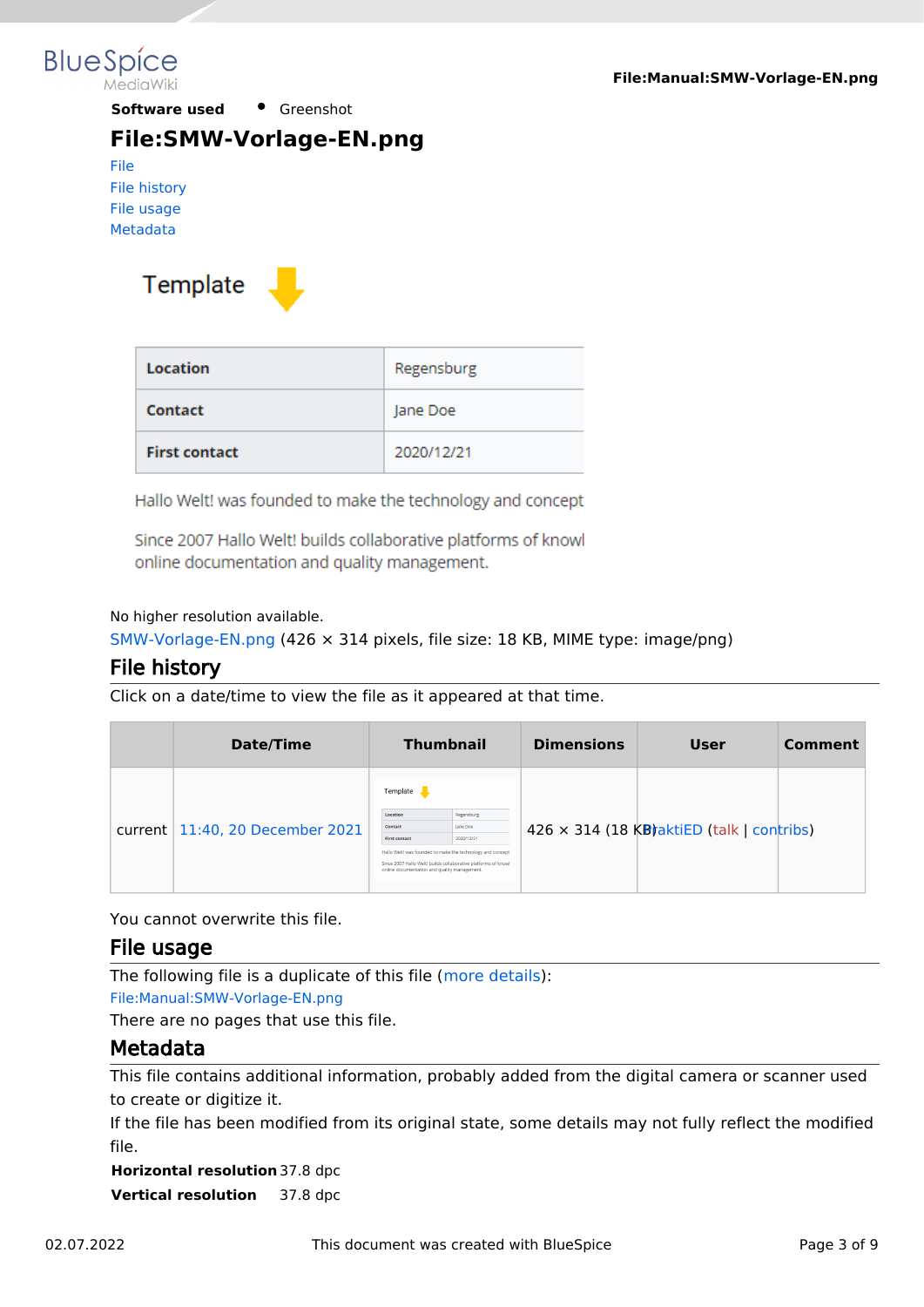<span id="page-3-0"></span>

Software used • Greenshot

# 1 Semantic MediaWiki Basics

# Contents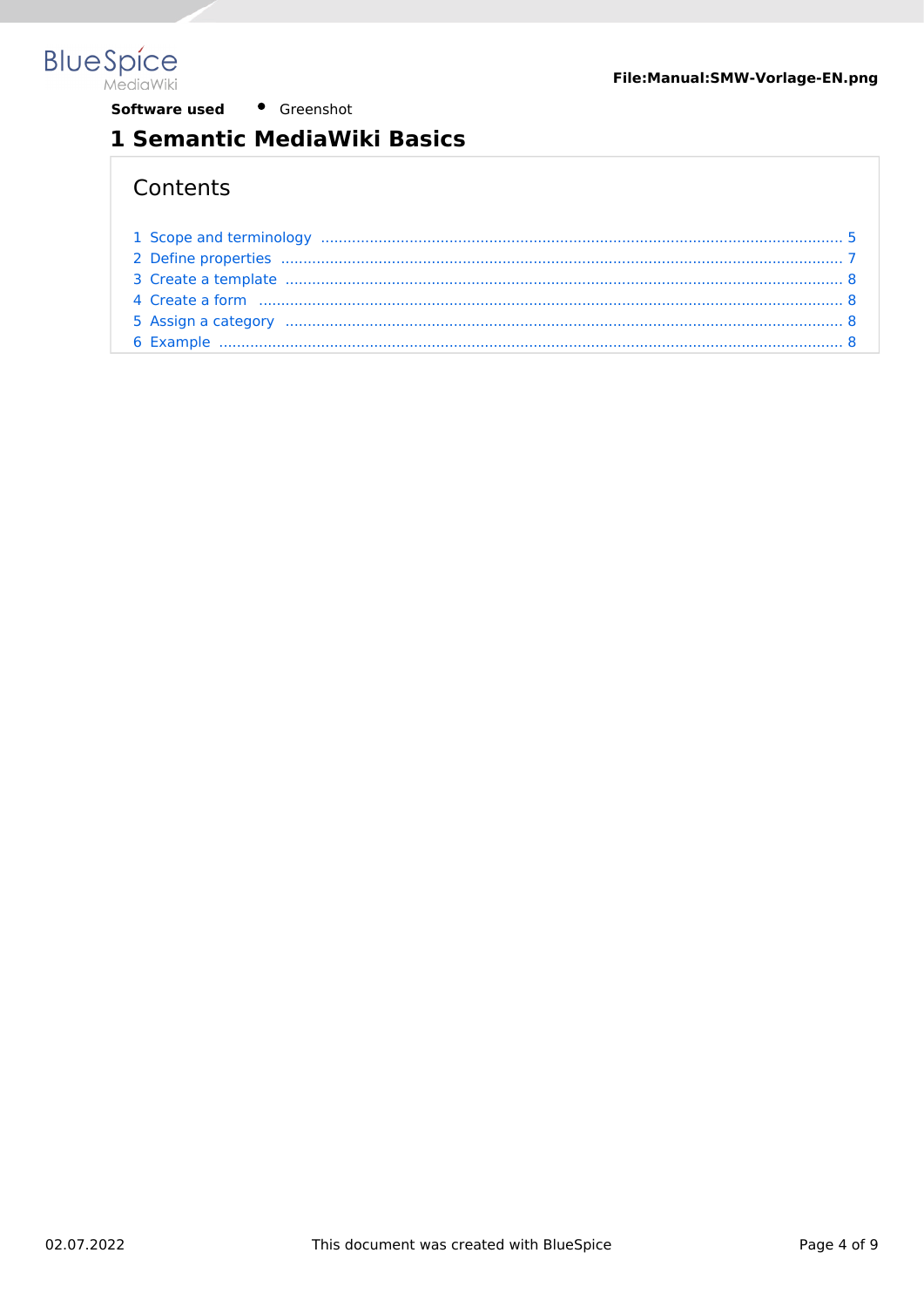## <span id="page-4-0"></span>**BlueSpice** MediaWiki

# Scope and terminology

Semantic MediaWiki (SMW) is a MediaWiki extension that enables you to define and query data on a wiki page.

The following steps are usually taken to work with data-based content in your wiki :

**Define properties:** Properties determine which values can be queried in the wiki.

**Create a template:** This creates the output format of the data set on the wiki pages.

**Create a form:** Using this form, Wiki users can comfortably enter their data.

**Assign a category:** Each page that contains a semantic query is usually tagged with a category that was created for this purpose. This, in addition to the attributes, provides an important means of querying and filtering the pages. It also creates a form editing mode for the wiki pages that contain this category.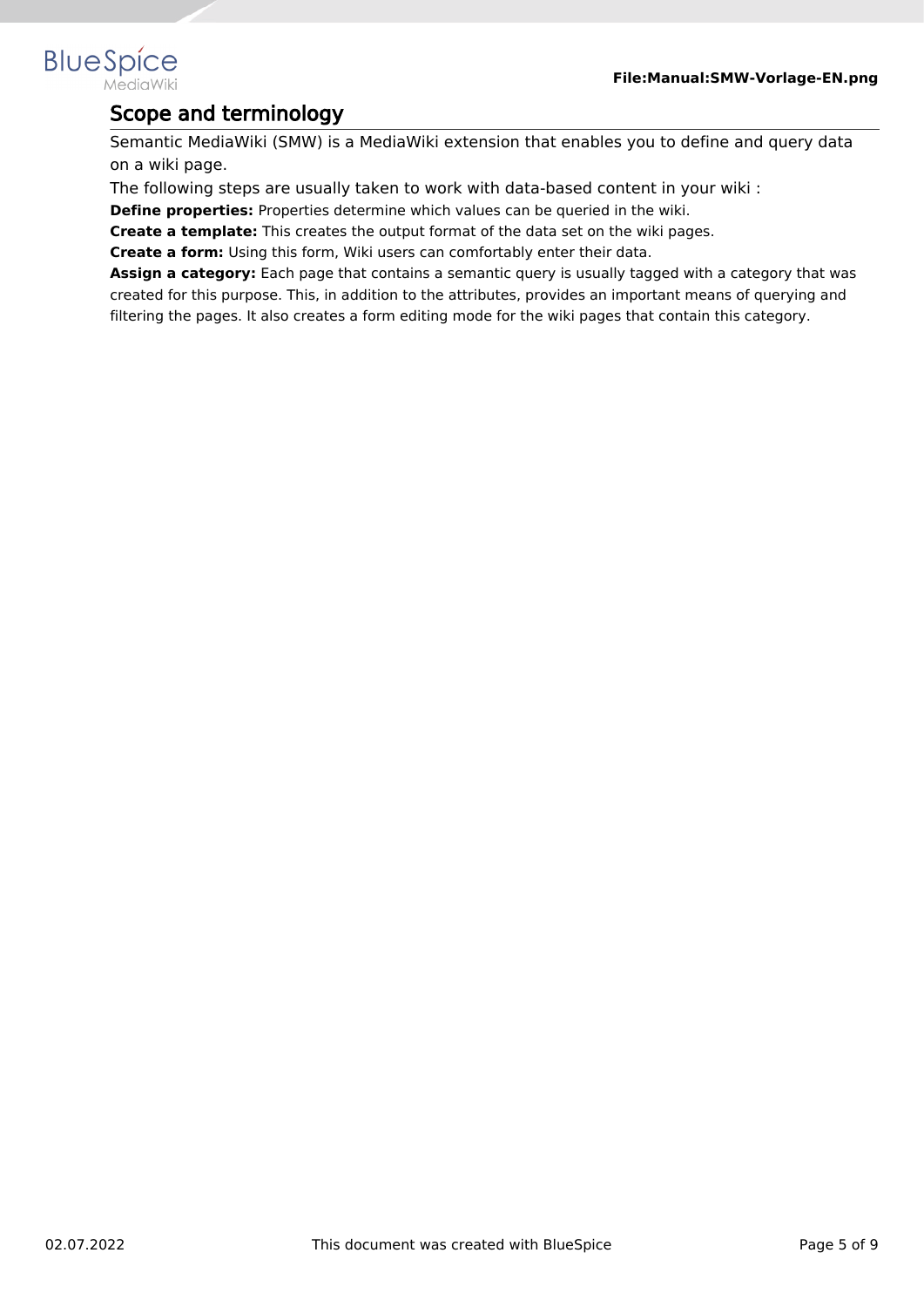

| Properties                                                  |
|-------------------------------------------------------------|
| List of properties                                          |
| 1. Has First contact $+$ Q of type Date (0 uses) $\bullet$  |
| 2. Has contact person $+$ Q of type Text (0 uses) $\bullet$ |
| 3. Has location + $\Omega$ of type Text (0 uses) $\bullet$  |
|                                                             |
|                                                             |
| Semantic properties                                         |
|                                                             |
|                                                             |
|                                                             |

| Template                                                                                                       |            |  |
|----------------------------------------------------------------------------------------------------------------|------------|--|
| Location                                                                                                       | Regensburg |  |
| Contact                                                                                                        | Jane Doe   |  |
| <b>First contact</b>                                                                                           | 2020/12/21 |  |
| Hallo Welt! was founded to make the technology and concept                                                     |            |  |
| Since 2007 Hallo Welt! builds collaborative platforms of knowl<br>online documentation and quality management. |            |  |

## Semantic template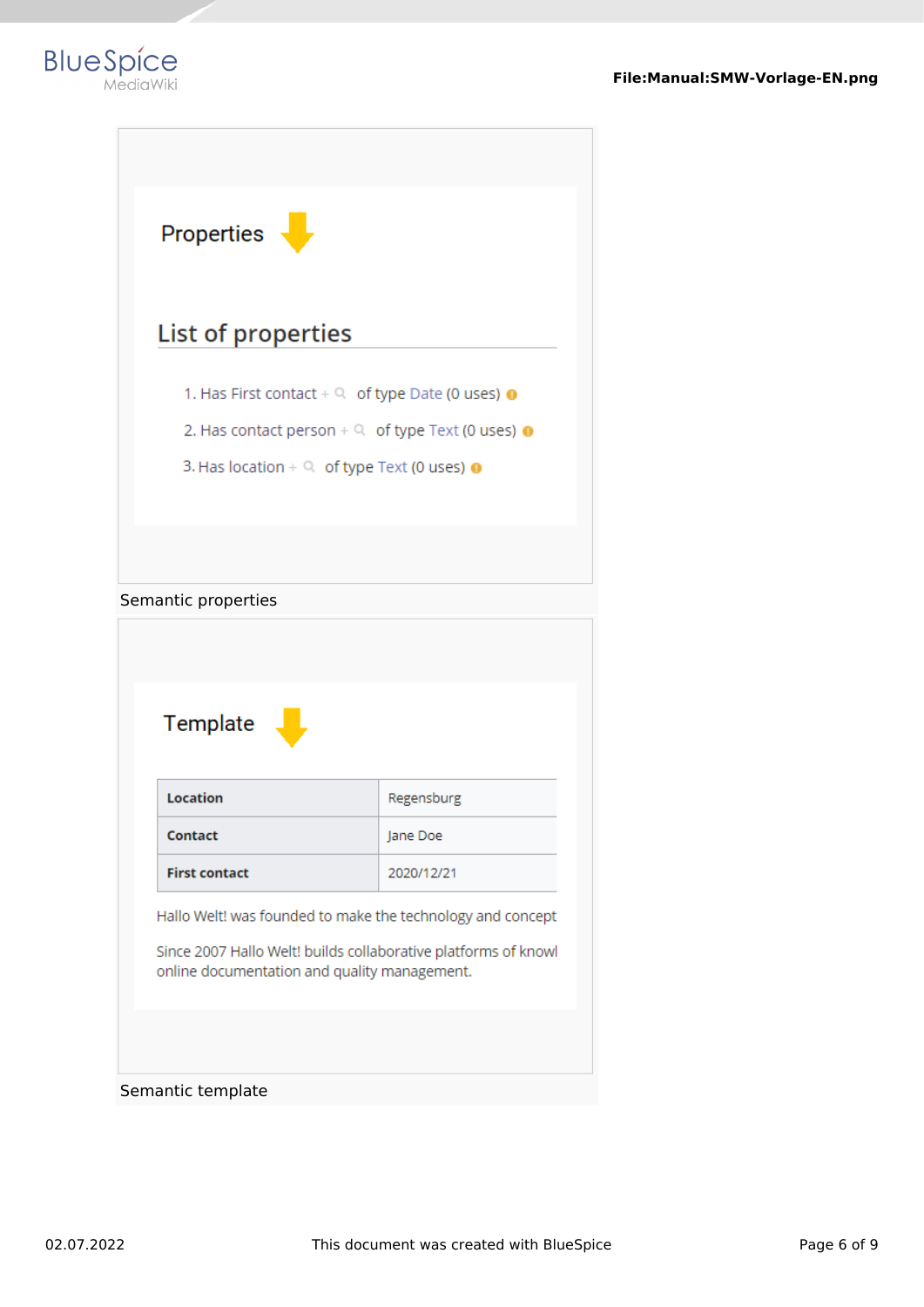|  |  | BlueSpíce |  |
|--|--|-----------|--|
|  |  | MediaWiki |  |

| Form<br>Location:<br>Regensburg<br><b>Contact person:</b><br>Jane Doe<br><b>First contact:</b><br>21/12/2020<br>当<br>Free text:<br>Hallo Welt! was founded to make the technology and concept o<br>Since 2007 Hallo Welt! builds collaborative platforms of knowle<br>management, online documentation and quality management.<br>Edit with form<br>Category<br>Customer data<br><b>Hallo Welt GmbH</b><br>10 Last edited one hour ago by MLR<br><b>Location</b><br>Regensburg<br><b>Contact</b><br>Jane Doe<br><b>First contact</b><br>2020/12/21 | Data entry form |  |  |
|----------------------------------------------------------------------------------------------------------------------------------------------------------------------------------------------------------------------------------------------------------------------------------------------------------------------------------------------------------------------------------------------------------------------------------------------------------------------------------------------------------------------------------------------------|-----------------|--|--|
|                                                                                                                                                                                                                                                                                                                                                                                                                                                                                                                                                    |                 |  |  |
|                                                                                                                                                                                                                                                                                                                                                                                                                                                                                                                                                    |                 |  |  |
|                                                                                                                                                                                                                                                                                                                                                                                                                                                                                                                                                    |                 |  |  |
|                                                                                                                                                                                                                                                                                                                                                                                                                                                                                                                                                    |                 |  |  |
|                                                                                                                                                                                                                                                                                                                                                                                                                                                                                                                                                    |                 |  |  |
|                                                                                                                                                                                                                                                                                                                                                                                                                                                                                                                                                    |                 |  |  |
|                                                                                                                                                                                                                                                                                                                                                                                                                                                                                                                                                    |                 |  |  |
|                                                                                                                                                                                                                                                                                                                                                                                                                                                                                                                                                    |                 |  |  |
|                                                                                                                                                                                                                                                                                                                                                                                                                                                                                                                                                    |                 |  |  |
|                                                                                                                                                                                                                                                                                                                                                                                                                                                                                                                                                    |                 |  |  |
|                                                                                                                                                                                                                                                                                                                                                                                                                                                                                                                                                    |                 |  |  |
|                                                                                                                                                                                                                                                                                                                                                                                                                                                                                                                                                    |                 |  |  |
|                                                                                                                                                                                                                                                                                                                                                                                                                                                                                                                                                    |                 |  |  |
|                                                                                                                                                                                                                                                                                                                                                                                                                                                                                                                                                    |                 |  |  |
|                                                                                                                                                                                                                                                                                                                                                                                                                                                                                                                                                    |                 |  |  |
|                                                                                                                                                                                                                                                                                                                                                                                                                                                                                                                                                    |                 |  |  |
|                                                                                                                                                                                                                                                                                                                                                                                                                                                                                                                                                    |                 |  |  |

Category to organize data

## <span id="page-6-0"></span>Define properties

To make information available as data on a wiki page, we create so-called **properties**. For example, if we want to semantically record customer data, we create a wiki page for each customer. We collect customer data such as location on every customer page. To do this, we create a property that records the location of the customer.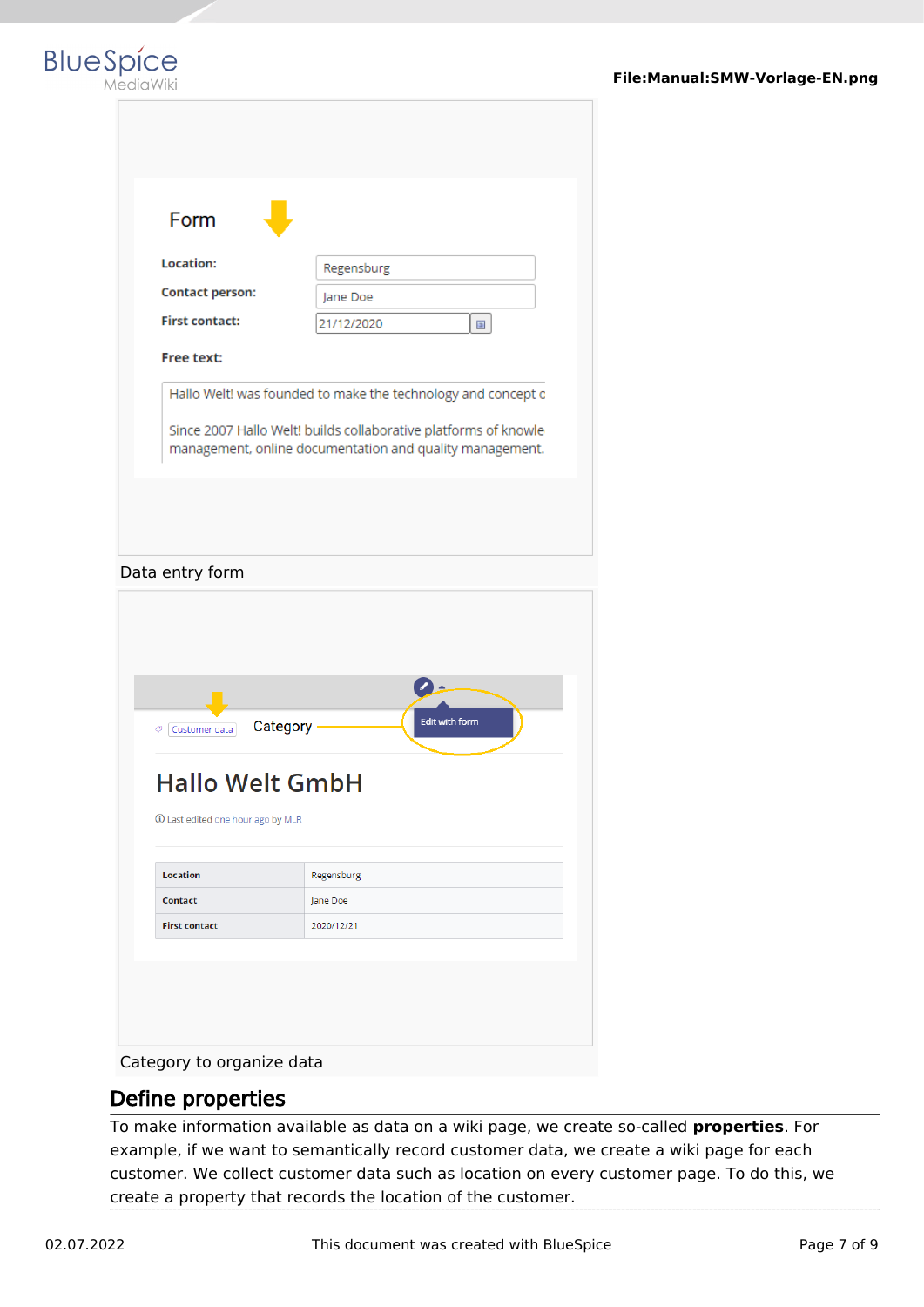

#### [[Has location::Regensburg]]

Afterwards I can list all customers at a certain location or all customers with their associated locations in the wiki.

## <span id="page-7-1"></span>Create a template

Since we often want to display several such properties and their values on one page at the same time, we format a special area that clearly shows the collected page attributes. This requires a (data) template, which can then be used on any wiki page.

| Location                           | Regensburg |  |  |  |  |
|------------------------------------|------------|--|--|--|--|
| Contact                            | Jane Doe   |  |  |  |  |
| <b>First contact</b><br>2020/12/21 |            |  |  |  |  |
| Data template                      |            |  |  |  |  |

## <span id="page-7-2"></span>Create a form

To support our users with data entry tasks, we create an input form. The input form is shown when users switch to the edit mode of a wiki page that has the semantic template included.

| Location:              | Regensburg      |
|------------------------|-----------------|
| <b>Contact person:</b> | Jane Doe        |
| <b>First contact:</b>  | 21/12/2020<br>道 |
| Data entry form        |                 |

## <span id="page-7-3"></span>Assign a category

Wiki pages that use semantic templates are tagged with a category. This category enables the assignment of the input form to the wiki page. The category is also used to query the data collected via the template and display it anywhere in the wiki.

#### <span id="page-7-4"></span>Example

On the following pages, we will create an example that collects and displays customer data it in the wiki.

#### **[Example: Collect customer data](https://en.wiki.bluespice.com/wiki/Manual:Semantic_MediaWiki/Examples/Customer_data)**

## <span id="page-7-0"></span>**Redaktion**